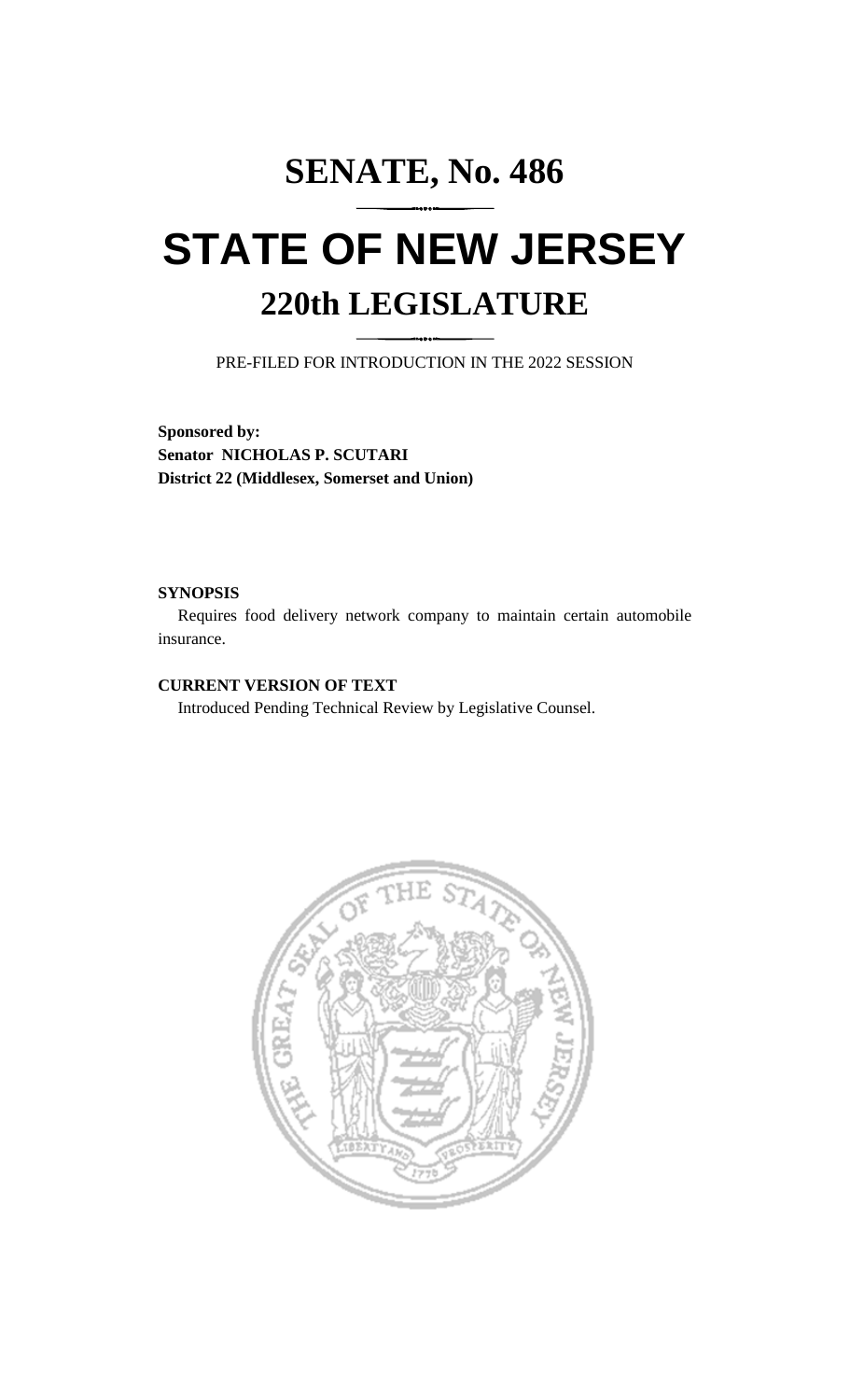$\mathcal{D}_{\mathcal{L}}$ 

 **AN ACT** concerning food delivery network companies and insurance 2 and supplementing P.L.2017, c.26 (C.39:5H-1 et seq.).

 **BE IT ENACTED** *by the Senate and General Assembly of the State of New Jersey:*

 1. a. A food delivery network company driver, food delivery network company, or any combination of the two shall maintain primary automobile insurance that recognizes that the driver is a food delivery network company driver, or otherwise uses a personal vehicle to provide prearranged food delivery, and covers the driver: (1) while the driver is logged on to the food delivery network company's digital network but is not providing a prearranged food delivery; or (2) while the driver is providing a prearranged food delivery.

 b. Whenever a food delivery network company driver is logged on to the food delivery network company's digital network and is available to receive a prearranged food delivery request, but is not providing a prearranged food delivery, the food delivery network company driver, food delivery network company, or any combination of the two shall maintain the following insurance coverage:

 (1) primary automobile liability insurance in the amount of at least \$50,000 for death or bodily injury per person, \$100,000 for death or bodily injury per incident, and \$25,000 for property damage;

 (2) primary personal injury protection benefits that provide coverage amounts selected pursuant to section 4 of P.L.1972, c.70 (C.39:6A-4); and

 (3) uninsured and underinsured motorist coverage to the extent required pursuant to section 2 of P.L.1968, c.385 (C.17:28-1.1).

 c. Whenever a food delivery network company driver is providing a prearranged food delivery, the food delivery network company driver, food delivery network company, or any combination of the two shall maintain the following insurance coverage:

 (1) primary automobile liability insurance in the amount of at least \$1,500,000 for death, bodily injury, and property damage;

 (2) primary automobile insurance for medical payments benefits in an amount of at least \$10,000 per person per incident, which shall only apply to and provide coverage for the benefit of the food delivery network company driver; and

 (3) uninsured and underinsured motorist coverage in an amount of at least \$1,500,000.

 d. If the insurance coverage maintained by a food delivery network company driver pursuant to subsections b. and c. of this section has lapsed or does not provide the required coverage, insurance maintained by the food delivery network company shall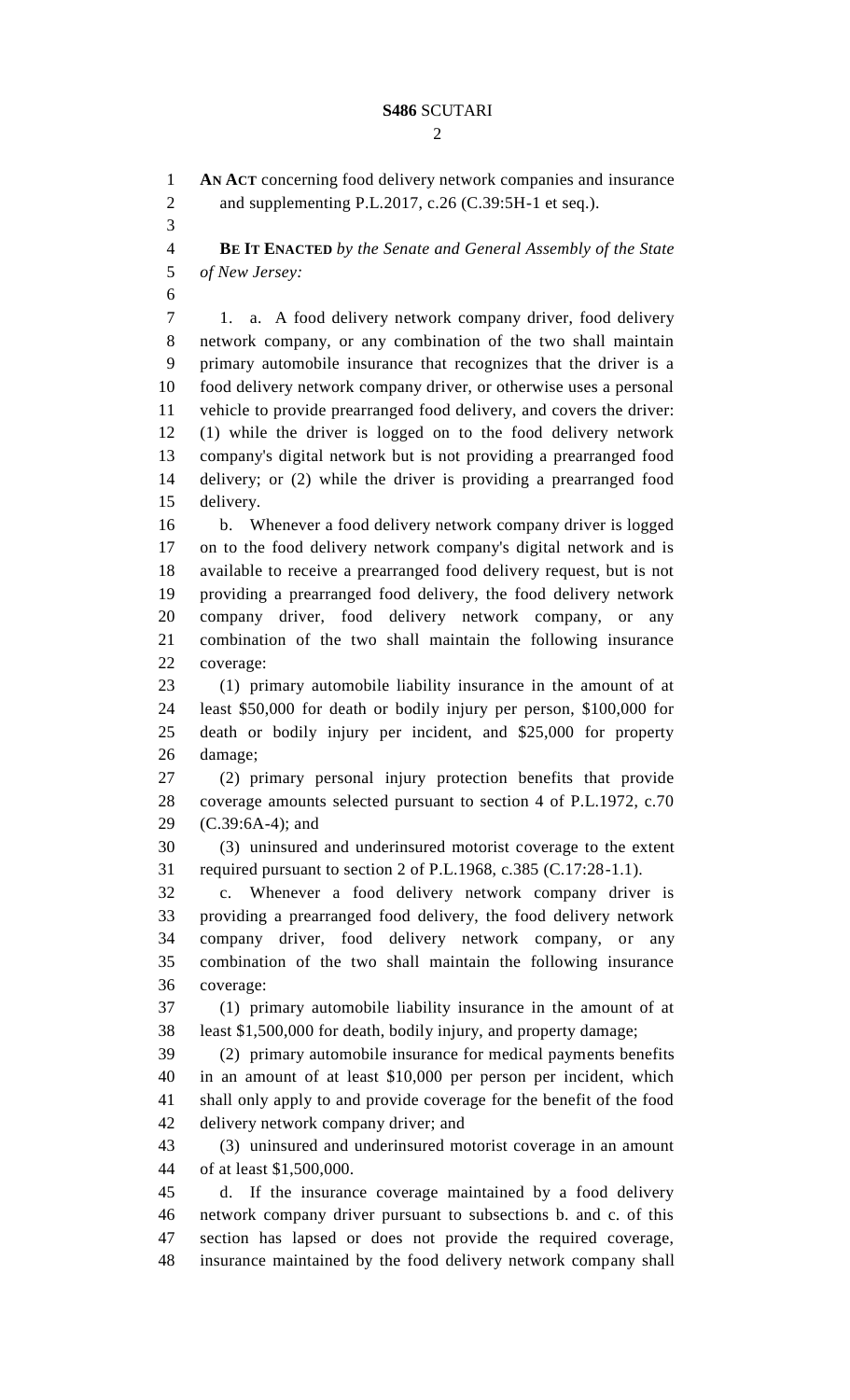provide the coverage required by subsections b. and c. of this section beginning with the first dollar of a claim and the food delivery network company shall have the duty to defend the claim.

 e. Coverage under an automobile insurance policy maintained by the food delivery network company shall not be dependent upon a private passenger automobile insurer first denying a claim nor shall a private passenger automobile insurance policy be required to first deny a claim.

 f. Insurance coverage required by this section may be obtained from an insurance company duly licensed to transact business under the insurance laws of this State or by an eligible surplus lines insurer under section 11 of P.L.1960, c.32 (C.17:22-6.45).

 g. The coverage required pursuant to subsections b. and c. of this section shall be deemed to meet the financial responsibility requirements of the "Motor Vehicle Security-Responsibility Law," P.L.1952, c.173 (C.39:6-23 et seq.), P.L.1972, c.197 (C.39:6B-1 et seq.), and P.L.1972, c.70 (C.39:6A-1 et seq.).

 h. A food delivery network company driver shall carry proof of insurance required pursuant to subsections b. and c. of this section at all times while using a personal vehicle in connection with a food delivery network company's digital network. In the event of an accident, a food delivery network company driver shall, upon request, provide insurance coverage information to the directly interested parties, automobile insurers, and investigating law enforcement officers. The insurance coverage information may be displayed or provided in either paper or electronic form as provided in R.S.39:3-29. A food delivery network company driver shall, upon request, disclose to the directly interested parties, automobile insurers, and investigating law enforcement officers whether the driver was logged on to a digital network as a driver or whether the driver was providing a prearranged food delivery at the time of the accident.

 i. If a food delivery network company's insurer makes a payment for a claim for damage to a motor vehicle in which a lienholder holds a security interest, then the food delivery network company shall cause its insurer to issue the payment directly to the business repairing the motor vehicle or jointly to the owner of the motor vehicle and the primary lienholder on the covered motor vehicle.

40 i. The limitation on lawsuit option set forth in subsection a. of section 8 of P.L.1972, c.70 (C.39:6A-8) shall not be assertable by a food delivery network company or a food delivery network company driver in any action for damages arising from a prearranged food delivery, or be asserted against any party not receiving personal injury protection benefits in any action for damages arising from a prearranged food delivery.

k. As used in this act: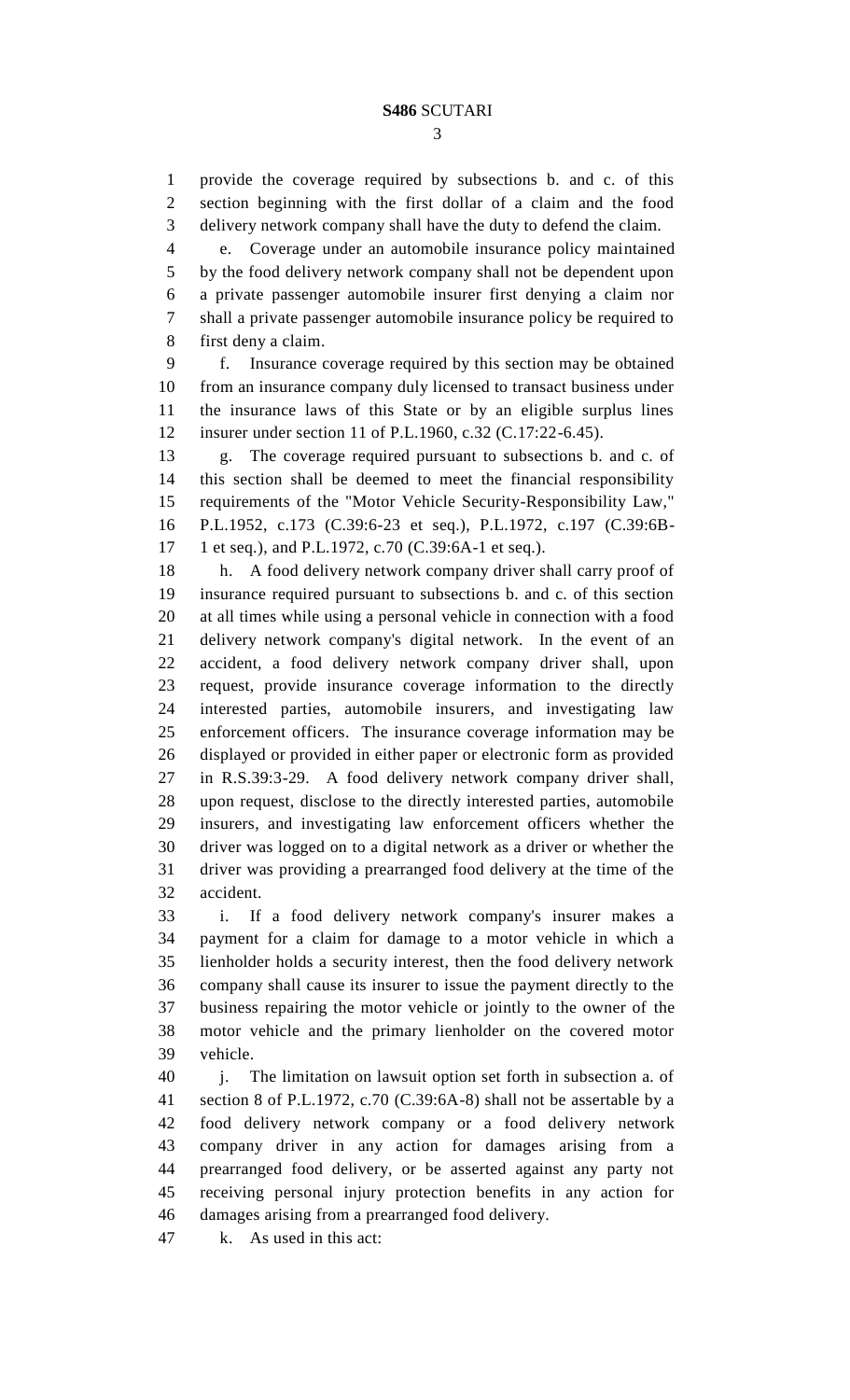"Food delivery network company" means a corporation, partnership, sole proprietorship, or other entity that is registered as a business in the State or operates in this State, and uses a digital network to connect a food delivery network company customer to a food delivery network company driver to provide for the prearranged delivery of food.

 "Food delivery network company customer" or "customer" means a person who uses a food delivery network company's digital network to connect with a food delivery network company driver to receive a prearranged delivery of food from the driver using the driver's personal vehicle.

 "Food delivery network company driver" or "driver" means a person who receives connections to potential customers and related services from a food delivery network company in exchange for payment of a fee to the food delivery network company, and uses a personal vehicle to offer or provide a prearranged food delivery to a customer upon connection through a digital network controlled by a food delivery network company in return for compensation or payment of a fee.

 "Prearranged food delivery" means the delivery of prepared, ready-to-serve food by a food delivery network company driver to a food delivery network company customer, beginning when a driver accepts a delivery requested by a customer through a digital network controlled by a food delivery network company, continuing while the driver transports the customer's requested food, and ending upon delivery of the food. A prearranged food delivery shall not include transportation provided using an autocab, taxi, limousine, autobus, jitney, motor bus, or other for-hire vehicle.

 2. A food delivery network company shall not permit a food delivery network company driver to accept a request for a prearranged food delivery on the food delivery network company's digital network until the food delivery network company discloses in writing to the driver:

 a. the insurance coverage, including the types and limits of coverage, that the food delivery network company provides while the driver uses a personal vehicle in connection with a food delivery network company's digital network; and

 b. that the driver's own private passenger automobile insurance policy, depending on the driver's private passenger automobile insurance policy, may or may not provide any coverage while the driver is logged on to the food delivery network company's digital network as a driver and is available to receive requests for prearranged food deliveries or is providing a prearranged food delivery.

 3. This act shall take effect on first day of the sixth month following the date of enactment.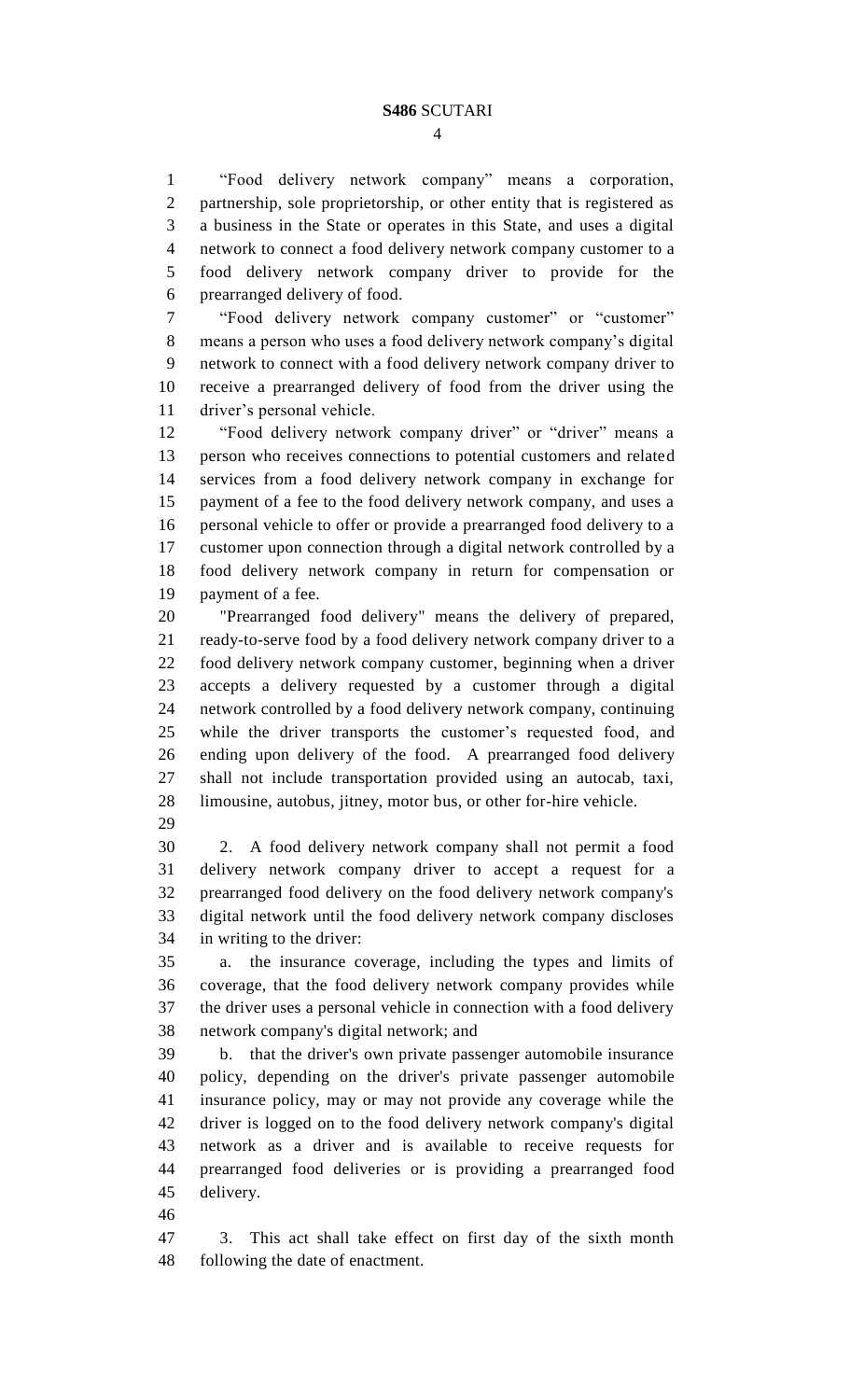#### STATEMENT

 This bill requires food delivery network companies and food delivery company network drivers to maintain certain levels of automobile insurance. Pursuant to the bill, a "food delivery network company" means a corporation, partnership, sole proprietorship, or other entity that is registered as a business in the State or operates in this State, and uses a digital network to connect a food delivery network company customer to a food delivery network company driver to provide for the prearranged delivery of prepared, ready-to-serve food.

 Under the bill, a food delivery network company driver, food delivery network company, or any combination of the two is to maintain primary automobile insurance that recognizes that the driver is a food delivery network company driver, or otherwise uses a personal vehicle to provide prearranged food delivery, and covers the driver: while the driver is logged on to the food delivery network company's digital network but is not providing a prearranged food delivery; or while the driver is providing a prearranged food delivery.

 The bill provides that whenever a food delivery network company driver is logged on to the food delivery network company's digital network and is available to receive a prearranged food delivery request, but is not providing a prearranged food delivery, the food delivery network company driver, food delivery network company, or any combination of the two is to maintain the following insurance coverage:

 (1) primary automobile liability insurance in the amount of at least \$50,000 for death or bodily injury per person, \$100,000 for death or bodily injury per incident, and \$25,000 for property damage;

 (2) primary personal injury protection benefits that provide coverage amounts selected pursuant to section 4 of P.L.1972, c.70 (C.39:6A-4); and

 (3) uninsured and underinsured motorist coverage to the extent required pursuant to section 2 of P.L.1968, c.385 (C.17:28-1.1).

 In addition, under the bill, whenever a food delivery network company driver is providing a prearranged food delivery, the food delivery network company driver, food delivery network company, or any combination of the two is to maintain the following insurance coverage:

 (1) primary automobile liability insurance in the amount of at least \$1,500,000 for death, bodily injury, and property damage;

 (2) primary automobile insurance for medical payments benefits in an amount of at least \$10,000 per person per incident, which shall only apply to and provide coverage for the benefit of the food delivery network company driver; and